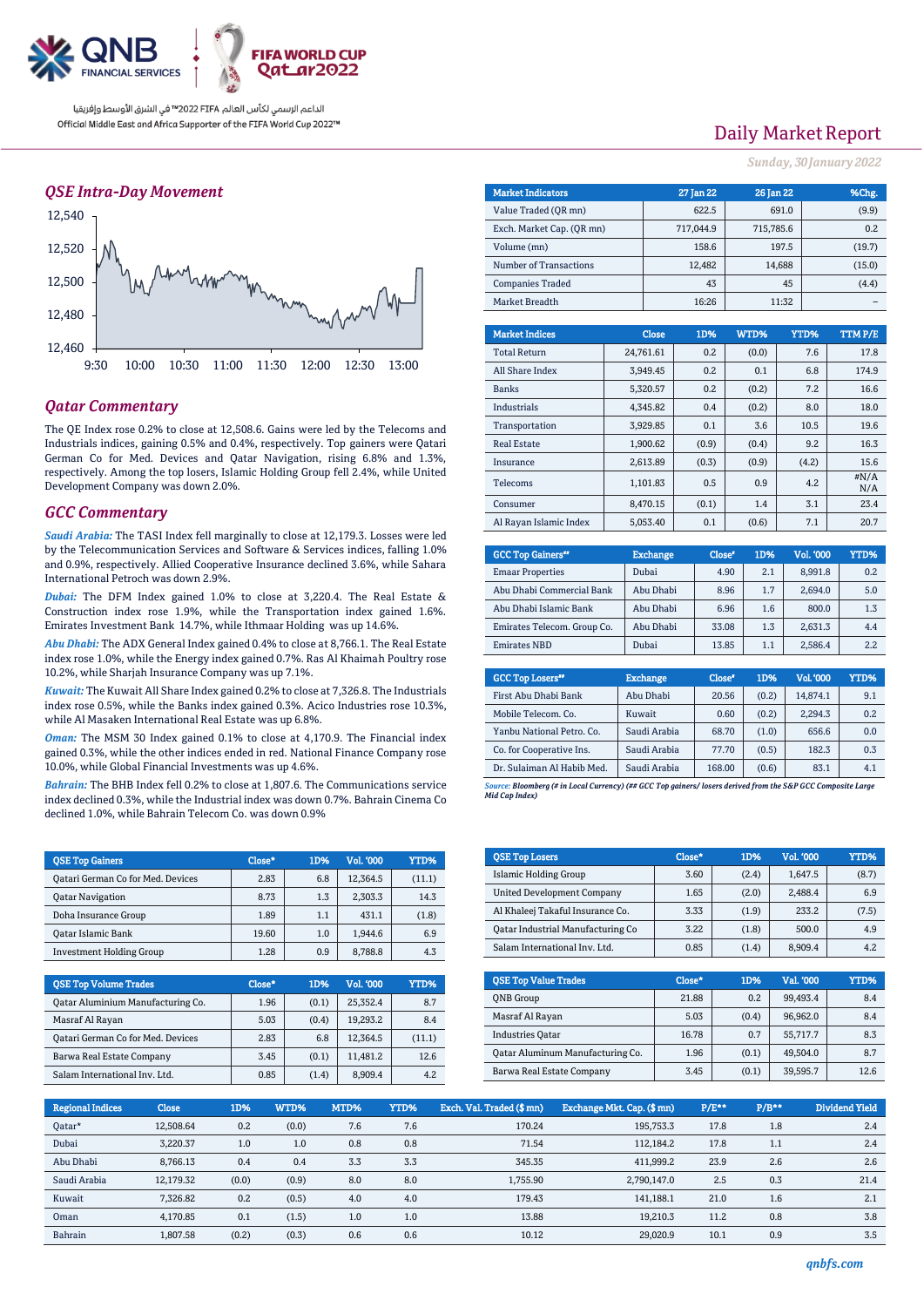

# Daily Market Report

*Sunday, 30January 2022*

*Source: Bloomberg, Qatar Stock Exchange, Tadawul, Muscat Securities Market and Dubai Financial Market (\*\* TTM; \* Value traded (\$ mn) do not include special trades, if any)*

#### *Qatar Market Commentary*

- The QE Index rose 0.2% to close at 12,508.6. The Telecoms and Industrials indices led the gains. The index rose on the back of buying support from foreign shareholders despite selling pressure from Qatari and GCC shareholders.
- Qatari German Co for Med. Devices and Qatar Navigation were the top gainers, rising 6.8% and 1.3%, respectively. Among the top losers, Islamic Holding Group fell 2.4%, while United Development Company was down 2.0%.
- Volume of shares traded on Thursday fell by 19.7% to 158.6mn from 197.5mn on Wednesday. However, as compared to the 30-day moving average of 143.4mn, volume for the day was 10.6% higher. Qatar Aluminum Manufacturing Co. and Masraf Al Rayan were the most active stocks, contributing 16.0% and 12.2% to the total volume, respectively.

| <b>Overall Activity</b>        | <b>Buy %*</b> | Sell %* | Net (QR)          |
|--------------------------------|---------------|---------|-------------------|
| Qatari Individuals             | 25.18%        | 40.64%  | (96, 241, 370.1)  |
| <b>Oatari Institutions</b>     | 25.52%        | 29.93%  | (27, 436, 398.1)  |
| Qatari                         | 50.70%        | 70.57%  | (123, 677, 768.2) |
| <b>GCC</b> Individuals         | 0.66%         | 58.20%  | 467,302.5         |
| <b>GCC</b> Institutions        | 0.87%         | 3.15%   | (14, 193, 624.0)  |
| GCC                            | 1.53%         | 3.73%   | (13,726,321.4)    |
| Arab Individuals               | 7.31%         | 8.09%   | (4,867,044.3)     |
| <b>Arab Institutions</b>       | $0.00\%$      | 0.00%   |                   |
| Arab                           | 7.31%         | 8.09%   | (4,867,044.3)     |
| Foreigners Individuals         | 2.88%         | 2.37%   | 3,168,393.0       |
| <b>Foreigners Institutions</b> | 37.59%        | 15.24%  | 139, 102, 740.9   |
| <b>Foreigners</b>              | 40.46%        | 17.61%  | 142,271,133.9     |

*Source: Qatar Stock Exchange (\*as a % of traded value)*

### *Global Economic Data and Earnings Calendar*

### Global Economic Data

| <b>Date</b> | <b>Market</b> | <b>Source</b>                           | <b>Indicator</b>                    | Period       | <b>Actual</b>    | <b>Consensus</b> | <b>Previous</b>  |
|-------------|---------------|-----------------------------------------|-------------------------------------|--------------|------------------|------------------|------------------|
| 01/27       | <b>US</b>     | Department of Labor                     | <b>Initial Jobless Claims</b>       | $22$ -Jan    | 260 <sub>k</sub> | 265k             | 290 <sub>k</sub> |
| 01/27       | <b>US</b>     | <b>Bureau of Economic Analysis</b>      | GDP Annualized OoO                  | 40 A         | 6.90%            | 5.50%            | 2.30%            |
| 01/27       | <b>US</b>     | <b>Bureau of Economic Analysis</b>      | <b>GDP Price Index</b>              | 4Q A         | 6.90%            | 6.00%            | 6.00%            |
| 01/27       | <b>UK</b>     | <b>Confederation of British Indus</b>   | <b>CBI Retailing Reported Sales</b> | <b>Tan</b>   | 28               | 10               | 8                |
| 01/28       | <b>EU</b>     | European Central Bank                   | M3 Money Supply YoY                 | Dec          | 6.90%            | 6.80%            | 7.40%            |
| 01/28       | <b>EU</b>     | <b>European Commission</b>              | Economic Confidence                 | Jan          | 112.7            | 114.5            | 113.8            |
| 01/28       | EU            | <b>European Commission</b>              | <b>Industrial Confidence</b>        | Jan          | 13.9             | 15               | 14.6             |
| 01/28       | <b>EU</b>     | <b>European Commission</b>              | Services Confidence                 | Jan          | 9.1              | 9.5              | 10.9             |
| 01/28       | <b>EU</b>     | <b>European Commission</b>              | <b>Consumer Confidence</b>          | <b>Tan F</b> | $-8.5$           | --               | $-8.5$           |
| 01/27       | Germany       | <b>GfK AG</b>                           | <b>GfK Consumer Confidence</b>      | Feb          | $-6.7$           | $-8$             | $-6.9$           |
| 01/28       | Germany       | German Federal Statistical Office       | <b>Import Price Index MoM</b>       | Dec          | 0.10%            | 1.90%            | 3.00%            |
| 01/28       | Germany       | German Federal Statistical Office       | <b>Import Price Index YoY</b>       | Dec          | 24.00%           | 26.20%           | 24.70%           |
| 01/28       | France        | <b>INSEE National Statistics Office</b> | <b>Consumer Spending MoM</b>        | Dec          | 0.20%            | 0.00%            | 0.90%            |
| 01/28       | France        | <b>INSEE National Statistics Office</b> | <b>Consumer Spending YoY</b>        | Dec          | $-5.10%$         | $-5.20%$         | 14.80%           |
| 01/28       | France        | <b>INSEE National Statistics Office</b> | GDP QoQ                             | 4Q P         | 0.70%            | 0.50%            | 3.10%            |
| 01/28       | France        | <b>INSEE National Statistics Office</b> | <b>GDP YoY</b>                      | 4Q P         | 5.40%            | 4.90%            | 3.50%            |
| 01/28       | France        | <b>INSEE National Statistics Office</b> | PPI MoM                             | Dec          | 1.00%            | --               | 3.90%            |
| 01/28       | France        | <b>INSEE National Statistics Office</b> | PPI YoY                             | Dec          | 17.70%           | --               | 17.90%           |
| 01/27       | China         | National Bureau of Statistics           | <b>Industrial Profits YoY</b>       | Dec          | 4.20%            | $-$              | 9.00%            |

*Source: Bloomberg (s.a. = seasonally adjusted; n.s.a. = non-seasonally adjusted; w.d.a. = working day adjusted)*

#### Earnings Calendar

| <b>Tickers</b> | <b>Company Name</b>                           | Date of reporting 4Q2021 results | No. of days remaining | <b>Status</b> |
|----------------|-----------------------------------------------|----------------------------------|-----------------------|---------------|
|                |                                               |                                  |                       |               |
| <b>UDCD</b>    | <b>United Development Company</b>             | $2$ -Feb-22                      | 3                     | Due           |
| <b>VFQS</b>    | Vodafone Qatar                                | 2-Feb-22                         | 3                     | Due           |
| QAMC           | <b>Qatar Aluminum Manufacturing Company</b>   | 3-Feb-22                         | 4                     | Due           |
| QCFS           | Qatar Cinema & Film Distribution Company      | 5-Feb-22                         | 6                     | Due           |
| <b>IHGS</b>    | <b>INMA Holding Group</b>                     | 6-Feb-22                         | 7                     | Due           |
| IQCD           | <b>Industries Qatar</b>                       | 7-Feb-22                         | 8                     | Due           |
| QIMD           | <b>Qatar Industrial Manufacturing Company</b> | 7-Feb-22                         | 8                     | Due           |
| QNNS           | <b>Qatar Navigation (Milaha)</b>              | 9-Feb-22                         | 10                    | Due           |
| QISI           | Qatar Islamic Insurance Group                 | 9-Feb-22                         | 10                    | Due           |
| QLMI           | QLM Life & Medical Insurance Company          | 10-Feb-22                        | 11                    | Due           |
| QEWS           | Qatar Electricity & Water Company             | 13-Feb-22                        | 14                    | Due           |
| <b>GISS</b>    | <b>Gulf International Services</b>            | 17-Feb-22                        | 18                    | Due           |
| <b>DOHI</b>    | Doha Insurance Group                          | 20-Feb-22                        | 21                    | Due           |
| <b>MPHC</b>    | Mesaieed Petrochemical Holding Company        | 21-Feb-22                        | 22                    | Due           |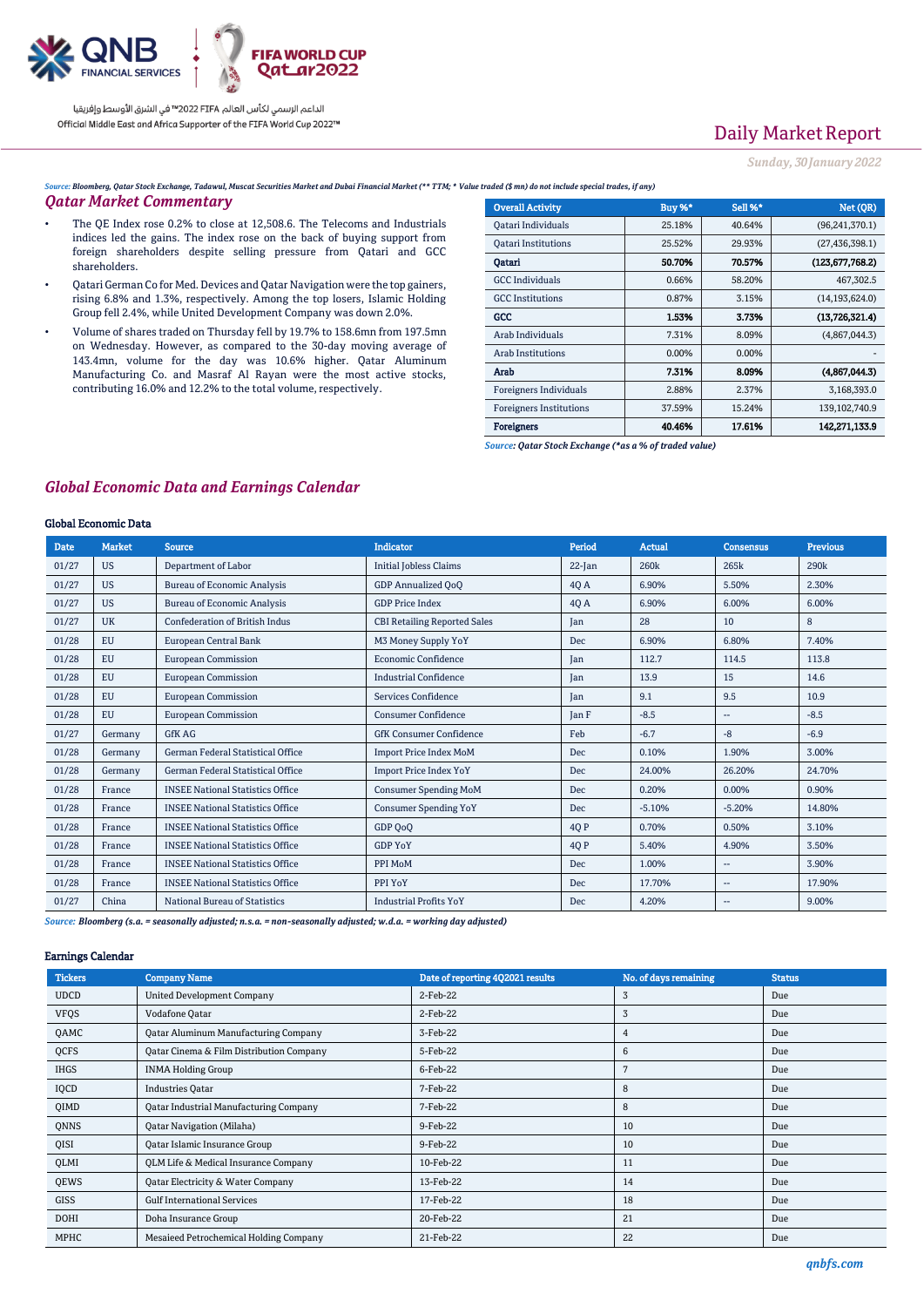

#### *Source: QSE*

#### *Qatar*

- MARK's net profit declines 99.1% YoY and 99.2% QoQ in 4Q2021, misses our estimate – Masraf Al Rayan's (MARK) net profit declined 99.1% YoY (-99.2% QoQ) to QR4.4mn in 4Q2021, missing our estimate of QR623.1mn (variation of -99.3%). Total net income from financing and investing activities increased 7.4% YoY and 15% QoQ in 4Q2021 to QR1236.4mn. The company's total income came in at QR1364.1mn in 4Q2021, which represents an increase of 9.9% YoY (+13.5% QoQ). The bank's total assets stood at QR174bn at the end of December 31, 2021, up 43.7% YoY (+39.5% QoQ). Financing assets were QR120.6bn, registering a rise of 40.2% YoY (+38.6% QoQ) at the end of December 31, 2021. Customer current accounts rose 8.3% YoY and 6.7% QoQ to reach QR9.2bn at the end of December 31, 2021. Deposits closed at QR107bn, an increase of 55.2% compared to 2020. Shareholders' equity increased by 63.4% to QR23.5bn. The capital adequacy ratio at year-end stood at a healthy 20.95%. MARK reported a net profit of QR1,718mn (QR1.7bn) for FY2021. The total income of the bank exceeded QR5,106mn. EPS amounted to QR0.218 in FY2021 as compared to QR0.290 in FY2020. The board has recommended (subject to QCB approval) to the Annual General Assembly the distribution of a cash dividend of 17% of the nominal share value that is QR0.17 per share. Commenting on the results, Masraf Al Rayan Chairman HE Sheikh Mohammed bin Hamad bin Qassim Al Thani said, "The year 2021 was a momentous year for Masraf Al Rayan. We announced our merger with Al Khalij Commercial Bank in January 2021 and completed it in December, creating one of the leading Shari'acompliant lenders in the region with a robust capital position and strong liquidity. (QSE, QNBFS Research, Qatar Tribune)
- NLCS reports net loss of QR7.1mn in 4Q2021 Alijarah Holding (NLCS) reported net loss of QR7.1mn in 4Q2021 as compared to net profit of QR5.4mn in 4Q2020.The company's Total Revenues and Income came in at QR7.5mn in 4Q2021, which represents a decrease of 80.5% YoY (- 38.0% QoQ). Loss per share amounted to QR0.030 in FY2021 as compared to earnings per share of QR0.026 in FY2020. (QSE)
- Mekdam Holding Group disclosed the annual financial statement of 2021 – Mekdam Holding Group discloses the interim financial statement for the twelve-month period ending 31st December, 2021. The financial statements revealed a net profit of QR28,555,792 in comparison to net profit QR23,578,016 for the same period of the previous year. Earnings per share (EPS) stood at QR0.571 for 2021 com-pared to EPS of QR0.472 in 2020. The Group's revenue also rose by 94.3 percent to QR284.3mn for the period ended December 31, 2021, from QR146.3mn in 2020. The Board has also recommended the distribution of dividends to shareholders at the rate of 75 percent of the company's capital. Cash dividends are distributed to shareholders at 35 percent of the company's capital, and free shares are distributed to shareholders at a rate of 40 percent. Mekdam's CEO Ehab Naser indicated that during 2021, the Group was able to sign new con-tracts worth QR625mn, exceeding its annual target. Contracts being implemented are valued at QR1.170bn, while the value of the remaining works stood at QR730mn. (QSE, Peninsula Qatar)
- Mekdam Holding Group opens nominations for board membership With reference to the amendment of Article No. 28 of the Company's Articles of Association so that the number of members of the Board of Directors is eight instead of seven. The Board of Directors of Mekdam Holding Group announces the opening of the nomination for membership of the Board of Directors for one member only for the period from 2022 to 2025. Applications will be received from 8:00 am on Saturday 26/02/2022 until 3:30 pm on Thursday 10/03/2022. (QSE)
- QATI ranked as Top Investment House from the MENA region for the fourth year in a row - Qatar Insurance Company (QATI), the leading insurer in the Middle East and North Africa region has been ranked as the "Top Investment House" by The Asset magazine for the fourth year in a row. The survey ranked top investment houses in Asian G3 bonds (issued by Asian issuers in USD, EUR and JPY) based on the number of votes won where QATI garnered the most votes by their Astute

# Daily Market Report

*Sunday, 30January 2022*

Investors. More than 430 different institutions including asset managers, hedge funds, private banks, banks, insurance companies and sovereign wealth funds were evaluated and shortlisted during the survey. The ranking methodology used for the survey was based on the number of votes received from top-rated analysts, economists and strategists, sales teams and traders in these institutions. The ranking score was subject to a weighting methodology and was announced in The Asset magazine's January 2022 issue and on TheAsset.com. Commenting on the latest accomplishment, Mr. Salem Khalaf Al Mannai, QATI Group CEO stated, "We are honored to be ranked as the Top Investment House from the MENA region for the fourth consecutive year. The prestigious ranking serves as a testament to the resounding success of our business strategy built along a customer-centric and technologically progressive approach, ably backed by the investments team." "Investments are a cornerstone for the success of our business. Not only does this showcase the goodwill and reputation that QATI has built over the years of its operation, but also brings to the fore our passion and commitment in maintaining our status as a market leader in the insurance and investment management space." Al Mannai added. (QSE)

- GWCS named 'Best Customs Brokerage Company' in Qatar GWCS, Qatar's leading logistics provider, has been for the second time recognized for its dedication and outstanding performance in providing customs clearance services. GWCS was awarded the Best Customs Brokerage Company by the General Authority of Customs. (Qatar Tribune)
- Qatar banks customers' deposits witness a 7.58% YoY expansion to QR974.11bn in December 2021 – Customers' deposits of commercial banks in Qatar witnessed a 7.58% year-on-year expansion to QR974.11bn in December 2021, according the central bank data. The total customers' deposits accounted for more than 53% of the commercial banks' liabilities during the review period, Qatar Central Bank figures revealed. Of the total customer deposits, the private sector contributed QR620.83bn or 64% of the total in December 2021. The private sector deposits had seen 7.38% annual growth in December 2021. Public sector deposits saw a faster 10.3% expansion year-on-year to QR306.88bn or 32% of the total customer deposits in December 2021; whereas deposits from non-banking financial institutions witnessed a 4.21% decline to QR46.4bn or about 5% of the total customer deposits. Domestic deposits rose 5.01% to QR693.44bn, which accounted for 71% of the total deposits; and overseas deposits grew faster at 14.48% to QR280.67bn or 29% of the total. (Gulf-Times.com)
- PSA: Qatar trade surplus almost triples in December More-thandoubled exports of petroleum gases and a robust double digit growth in the shipments of crude as well as non-crude led Qatar's trade surplus almost triple year-on-year to QR25.68bn in December 2021, according to the official statistics. The rebound in the country's merchandise trade surplus has been enabled by robust expansion in the shipments to Asian countries, despite the scare of Omicron variant of the Covid-19 pandemic, during the period in review, according to figures released by the Planning and Statistics Authority. Qatar's trade surplus showed a 4.7% month-on-month jump in December 2021 as crude exports faster than the other commodities. The country's total exports of goods (including exports of goods of domestic origin and re-exports) were QR35.6bn, showing a stupendous 107.8% surge year-on-year and 3.8% compared to November 2021. In December 2021, Qatar's shipments to China amounted to QR7.14bn or 20.1% of the total exports of the country, followed by South Korea QR5.13bn (14.4%), India QR4.95bn (13.9%), Japan QR4.15bn (11.6%) and Singapore QR1.74bn (4.9%). On a yearly basis, Qatar's exports to China and South Korea more than doubled and those to India soared 74.89%, Japan 54.34% and Singapore 12.97% in the review period. (Gulf-Times.com)
- Qatar, US trade volume soars The relations between Qatar and the United States will be on the spotlight as Amir HH Sheikh Tamim bin Hamad Al Thani is set to meet the US President tomorrow. The growing trade volume between Qatar and US demonstrates the strength of strong relations between two countries. The trade volume between Qatar and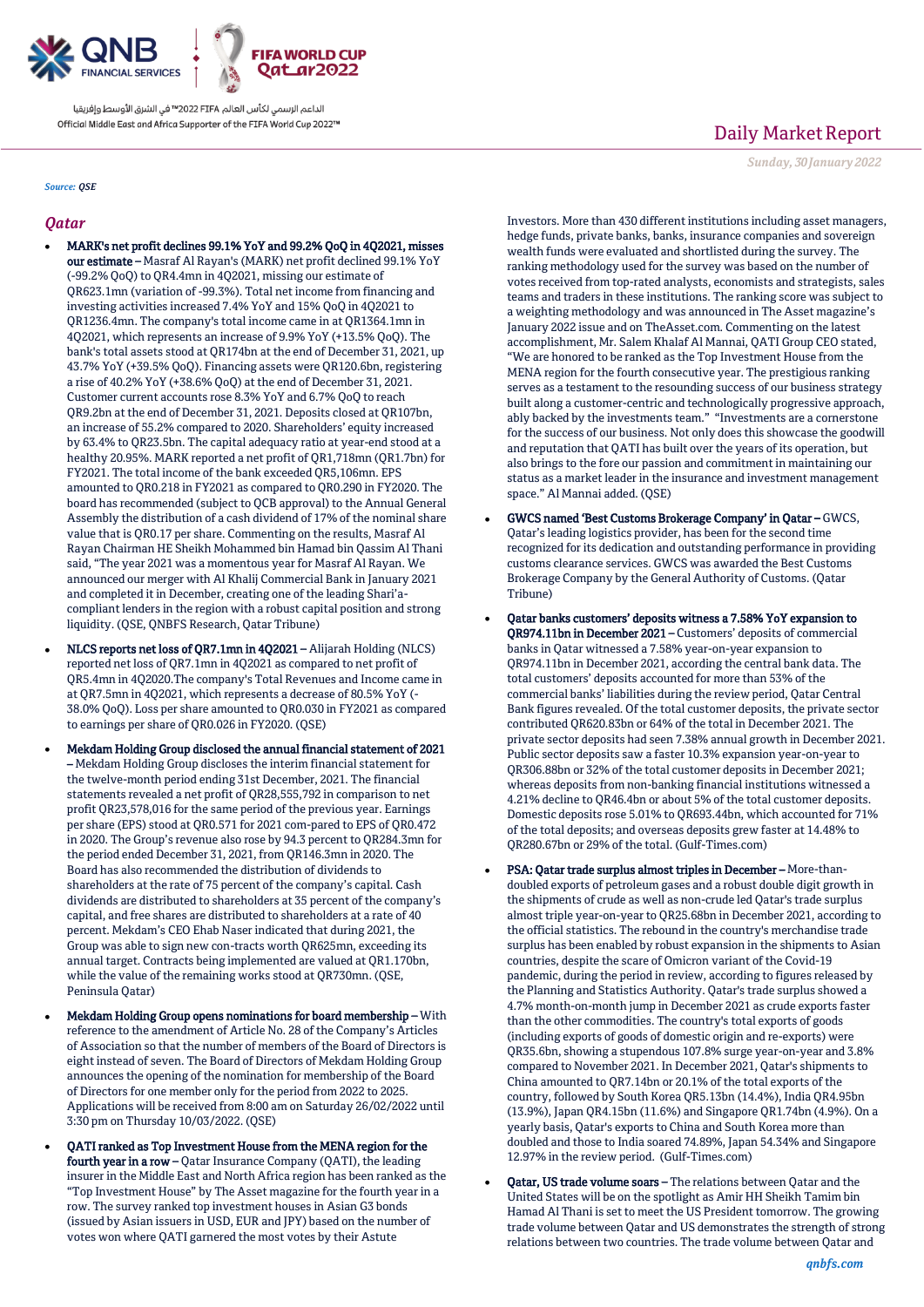

US has reached around QR13.26bn in the first three quarters of 2021, according to the Planning and Statistics Authority data. Total imports from US to Qatar were around QR8.86bn in the first three quarters while total exports from Qatar to US were around QR4.4bn. (Peninsula Qatar)

- Qatar investing in smart cities infrastructure, emerging technologies Qatar is investing heavily in smart cities infrastructure and emerging technologies including artificial intelligence, IoT, smart mobility, and cleantech. Qatar Free Zones Authority (QFZA) is focusing its business development efforts to attract, partner, and invest in global companies to build technology clusters to help achieve the country's goals discussed experts during an online event. US-Qatar Business Council (USQBC) in collaboration with World Trade Center Denver and the Denver Metro Chamber of Commerce organized the virtual event entitled 'Qatar Smart Cities Tech Opportunities Driving its Sustainable Future'. It shed light on how QFZA is supporting global firms with the commercialization of their smart city applications and sustainable technologies in Qatar and beyond. (Peninsula Qatar)
- Emirates NBD: Qatar's non-hydrocarbon sectors to see faster growth of 6% in 2022 – Regional banking group Emirates NBD expects Qatar's nonhydrocarbon sectors to see faster growth of 6%, boosted by hosting the FIFA World Cup in the second quarter (Q2) of 2022. The country's oil and gas sector is also expected to expand for the "first time in almost a decade", Emirates NBD said and noted, "We forecast headline GDP growth of 4.5% in 2022." In its MENA Quarterly (Q1, 2022), Emirates NBD said, "As 2022 begins, the outlook for the MENA region is for the most part more positive than seen over the past two years. For the GCC countries and other regional oil exporters, economies look set to enjoy both higher oil prices and increasing oil production that will both help balance the government books and drive real GDP growth. "We expect the focus to remain firmly on reform and diversification and as such a marked increase in government spending is unlikely despite this boon as the authorities look to decouple their growth cycles from oil's ups and downs." (Gulf-Times.com)
- Qatar Insurance Company ranked as 'Top investment house' from MENA region for 4th year in a row – Qatar Insurance Company has been ranked as the 'Top Investment House' by The Asset magazine for the fourth year in a row. The survey ranked top investment houses in Asian G3 bonds (issued by Asian issuers in USD, EUR and JPY) based on the number of votes won where QIC garnered the most votes by their Astute Investors. (Gulf-Times.com)
- Qatar among world's least corrupt countries Qatar achieved 63 points on the Corruption Perceptions Index (CPI), which made it ranked second in the Gulf and Arab countries, and 31st among the 180 countries and territories included in the index. The results emerged in the Transparency International CPI for the year 2021. The index draws its data from a number of indicators issued by reputable international organizations, such as the World Competitiveness Yearbook (WCY) issued by the International Development Institute, the World Economic Forum, Bertelsmann Foundation, the Economist Intelligence Unit, the Patterns of Democracy project, the Country and Sector Risk Handbook of Political Risk Services. (Gulf-Times.com)
- Real estate trade volume exceeds QR481mn The volume of real estate trading in sales contracts at the Department of Real Estate Registration at the Ministry of Justice during the period from January 16 to January 20, 2022, reached QR481.907mn. The weekly bulletin issued by the department showed that the list of real estate properties traded for sale has included vacant lands, houses, residential buildings, apartment complexes, and commercial buildings. Sales were mainly concentrated in areas like Al Rayyan, Al Daayen, Al Wakra, Umm Salal, Doha, Al Khor and Al Thakhira. The volume of real estate circulation during the period from January 9 to January 13, 2022, was QR340.846 million, according to the report released last week. (Qatar Tribune)
- Qatar, Colorado officials discuss bilateral business opportunities The US-Qatar Business Council (USQBC), Denver Metro Chamber of Commerce, and World Trade Center Denver, collaborated on a business visit to Denver, Colorado on Thursday to engage with key policy makers and the local business community to expand and enhance economic

# Daily Market Report

*Sunday, 30January 2022*

partnerships between the State of Qatar and the State of Colorado. The business visit featured a number of officials including Dianne Primavera, Lieutenant Governor of Colorado; Michael Hancock, Mayor of Denver; Fahad Al Dosari, Qatar's Commercial Attaché to the United States; Mohammed Al Abdulla, CEO at Doha Venture Capital; Hamad Al Mohannadi, Business Development Manager at Qatar Free Zones Authority; Mohammed Barakat, USQBC Managing Director and Treasurer of the Board of Directors; J.J. Ament, President, and CEO of Denver Metro Chamber of Commerce, and Karen Gerwitz, President of World Trade Center Denver. During the business visit, Al Dosari and Barakat had met separately with Pri-mavera and Hancock to discuss enhancing business ties. In a press statement, Rashid Al Deheimi, Consul General of the State of Qatar said: "Qatar sees many opportunities to further increase bilateral business and investment opportunities with Colorado. This event illuminated the many areas where we can enhance commercial partnerships between Colorado and Qatar, and we look forward to furthering these discussions". (Peninsula Qatar)

- HSBC 'remains upbeat' on Qatar's near, long-term prospects HSBC "remains upbeat" on Qatar's near and long-term prospects, with an already robust outlook now bolstered by rising oil prices and even stronger gains in natural gas receipts. "Trade data for the first ten months of 2021 gives a sense of the windfall higher energy receipts have brought, with export earnings receipts up more than 60% y-o-y, leaving Qatar with a trade surplus of around 30% of GDP," HSBC Global Research said on Thursday. "We estimate that these strong export gains underpinned a current account surplus of some 6% of GDP for the full year, a figure we expect to push toward 10% of GDP over our forecast period, even as import demand gains with the recovery in growth. "Rising oil and gas income coupled with significant spending restraint were also sufficient to push public finances back into surplus over the first three quarters of last year, with the full-year outturn likely to have run at over 3% of GDP – the strongest performance in the Gulf," noted Simon Williams, chief economist, (Central and Eastern Europe, Middle East and Africa – CEEMEA) at HSBC Bank. (Gulf-Times.com)
- Qatar's hospitality industry records strong growth in November 2021 Qatar is witnessing a strong recovery in the hospitality industry helped by initiatives taken by the government with easing precautionary measures taken to limit the pandemic. The booster doses have been administered in the country and are picking up pace. The hotel and hotel apartments have shown a robust performance in November 2021 with the overall occupancy rate being at 70 percent against 57 percent for the same period in 2020. In November last year the performance among the hotels of all categories ranging from five star to two and one star have seen rise in occupancy rates and revenue per available room, according to the Planning and Statistics Authority (PSA) data. The three star hotels registered the highest occupancy rate in November 2021 due to gradual easing of COVID-19 restrictions leading to the rise in hotel visitors and guests. The occupancy rate of three star hotels surged to 90 percent in November 2021 from 65 percent in November 2020. (Peninsula Qatar)
- Virtual session highlights Qatar's investment opportunities, incentives Doha Venture Capital (DVC) CEO Mohamed al-Abdulla and Qatar Free Zones Authority (QFZA) Business Development manager Hamad alMohannadi delivered presentations on recent developments and incentives for foreign investors in Qatar Free Zones, as well as DVC's strategic investment priorities during a special virtual session held in collaboration with Colorado Smart Cities Alliance and Colorado Cleantech Industry Association. The virtual session highlighted a seminar that was part of a recent business visit to Denver, Colorado under the collaborative eff orts of the US-Qatar Business Council (USQBC), Denver Metro Chamber of Commerce, and World Trade Centre Denver. Al-Mohannadi said: "Qatar offers investors a package of incentives that include benefiting from trade ties, bilateral investment protection, tax and free trade agreements, right to properties ownership, and labor laws that give foreign companies a competitive advantage." (Gulf-Times.com)
- Growth of Qatar's startup ecosystem 'on track', says industry expert Backed by extensive private and public sector support, Qatar's startup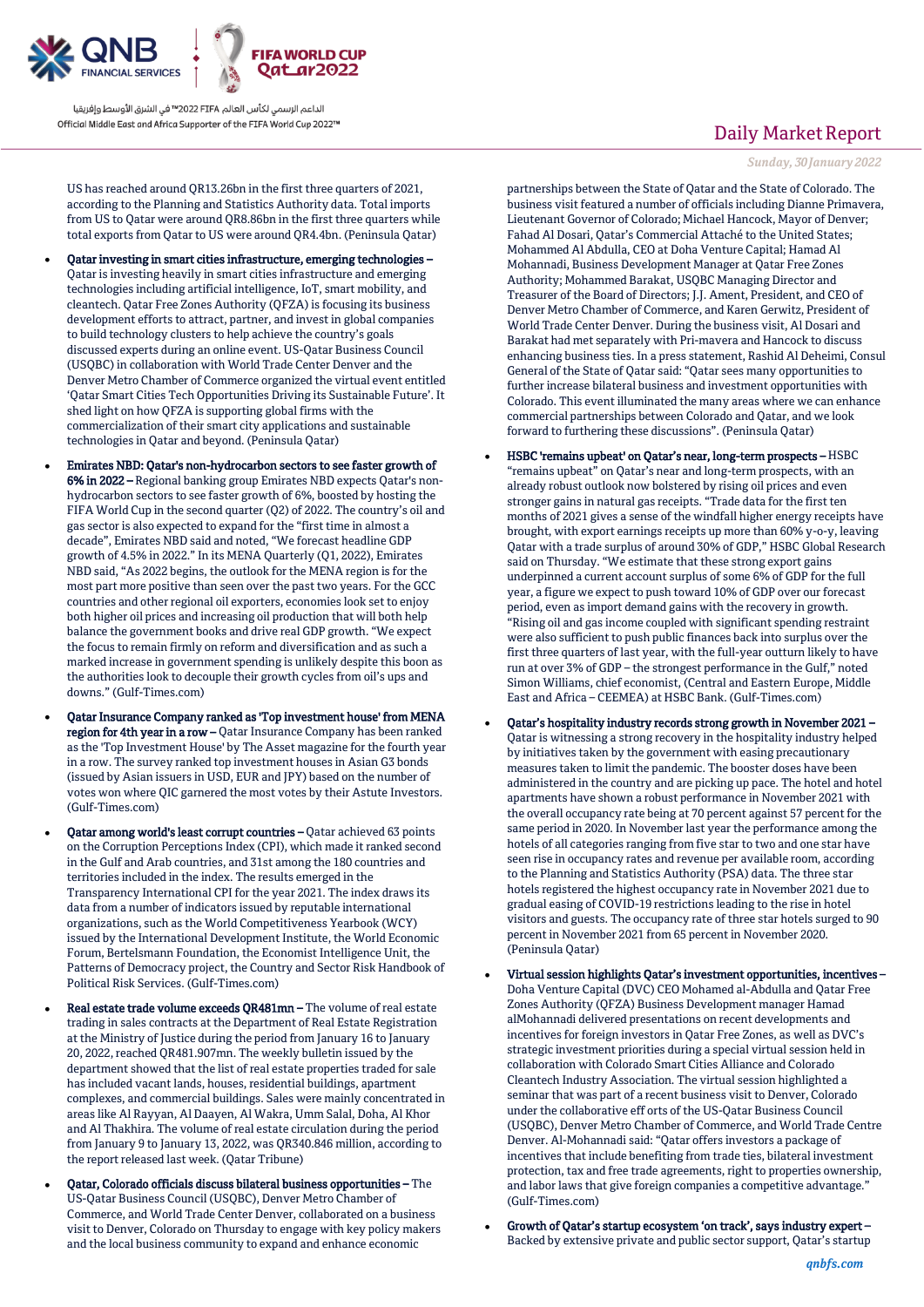

ecosystem is witnessing steady growth, according to an industry expert. Dr Tejinder Singh, the chapter director of Startup Grind Doha, said agencies like Qatar Development Bank (QDB), Qatar Business and Incubation Centre (QBIC), Qatar Science and Technology Park (QSTP), and the Digital Incubation Centre (DIC), as well as the Ministry of Communications and Information Technology (MoCIT) have been instrumental in supporting the growth of the country's entrepreneurship culture. "These agencies and government institutions are all trying to bring in their expertise together in full force and they've been doing a great job in the past so many years. I am closely associated with what QDB is trying to do in terms of tech and angel investments. "In particular, QSTP and DIC are churning out and trying to focus on startups and building them up. There are some promising startups that are coming up in the future and they have great ideas," Singh told Gulf Times. Singh also emphasised that "there is more work to be done," but noted that he remains optimistic in the further development of Qatar's startup ecosystem. (Gulf-Times.com)

- Unesco official: Qatar remains essential partner The United Nations Educational, Scientific and Cultural Organization (Unesco) emphasized Qatar's growing role in culture, saying that Qatar remains an essential partner and that cooperation between them is a source of pride for the organization. Assistant Director-General for Priority Africa and External relations at Unesco Firmin Matoko, in a message marking the 50th anniversary of Qatar's accession to Unesco, praised the country's contribution to the Heritage Emergency Fund through the Qatar Fund for Development (QFFD) and its role in the Unesco Committee for the Protection of Cultural Property in the Event of Armed Conflict, the Intergovernmental Committee for the Protection and Promotion of the Diversity of Cultural Expressions, and the World Heritage Committee. He said that Qatar's efforts are visible in protecting its heritage and culture by listing the archaeological site of Al Zubarah as a World Heritage site in 2013, and Doha was chosen as an innovative city for design in 2021. (Peninsula Qatar)
- Kahramaa accomplishes 80% of its 'smart' target Qatar General Electricity and Water Corporation (Kahramaa) has completed 80 percent of its ambitious project which aims to turn the corporation into 'smart' offering fully automated services to customers without human intervention. Following the State's goals towards smart cities, the project provides fast services easily reducing efforts and times of customers. "Kahramaa is implementing a long-term project which was launched in 2014 to convert itself into a smart corporation. Now we have achieved 80 percent of the targets," said Assistant Director of Information Systems for Smart Solutions at Kahramaa, Eng Muhammad Al Badr. (Peninsula Qatar)
- Amir receives phone call from European Council President Amir HH Sheikh Tamim bin Hamad Al Thani received yesterday a phone call from President of the European Council HE Charles Michel. During the call, they discussed the relations of joint cooperation between the State of Qatar and the European Union and ways to support and enhance them, in addition to exchanging opinions on regional and international issues of mutual interest. (Peninsula Qatar)
- Audit is witnessing quantum leap in functions, applications, says expert – Quantum leap is also possible in the audit industry, according to an industry expert speaking at a webinar recently hosted by the Institute of Internal Auditors Doha Chapter. "Quantum leap occurs when many decades of the surge in a given field happens in a couple of years. With the pace of digitalization gaining steam and going full throttle, the audit industry is not only ripe for disruption but is witnessing a quantum leap in its functions and applications," said Indumon Das, who elaborated on the webinar's theme 'Unified Digital Ecosystem and the Future of Audit and Risk Management'. Das is the founder and managing director of Beinex Holdings. He is a product champion for Auraa (Augmented Risk and Audit Analytics), a unique single platform solution for integrated risk management, governance, audit, compliance, BCM, and analytics functions. Das is a regular invitee to premier industry-defining forums marking tectonic shifts in times. (Gulf-Times.com)

# Daily Market Report

*Sunday, 30January 2022*

- US Federal Reserve doubles down on 'hawkish pivot' The US Federal Reserve (Fed) continue to drive the economic agenda, setting the tone for monetary developments globally. In September 2021, after more than a year of extraordinary measures to support the economy following the pandemic shock, the Fed officially announced the start of its monetary policy "normalization" plan. Back then, the Fed announced a gradual reduction or "taper" of its USD 120bn per month long-term of asset purchases (otherwise known as quantitative easing or QE). The expectation was that net asset purchases from the Fed would reach zero by mid-2022, completing the so-called taper process. In December 2021, however, as inflation accelerated further, the Fed started a "hawkish pivot," communicating that elevated price pressures could justify ending QE sooner than planned. In fact, the US core personal consumption expenditures price index (PCE), the Fed favorite gauge for inflation, spiked 4.7% y/y in December 2021; again well above the 2% policy target. Inflationary developments started to indicate that ultra-easy monetary policy is no longer consistent with the magnitude, breadth and pace of the US economic recovery. US GDP is estimated to have expanded by 6% in 2021. Importantly, momentum is expected to continue strong this year, with a healthy pace of expansion in both consumption and investment propelling a GDP growth of over 5% in the US. Federal stimulus payments and social support programmes have helped to strengthen the finances of the private sector, providing a cushion of savings that are typically non-existent in the wake of a recovery. This supports high levels of consumption and activity for longer, which could lead to a multi-year period of above-trend growth. While the US economy is still not running at full employment, given some "slack" or spares capacity in industrial production and labour markets, the growth outlook suggests that additional capacity will be filled sooner rather than later. This will increase the risks from economic overheating, eventually creating more persistent inflationary pressures. (Qatar Tribune)
- Weaker US consumer spending, rising inflation pose dilemma for Fed US consumer spending fell in December, suggesting the economy lost speed heading into the new year amid snarled supply chains and raging COVID-19 infections, while annual inflation increased at a pace last seen nearly 40 years ago. Wage inflation is also building up amid an acute shortage of workers. Private industry wages rose strongly in the fourth quarter, posting their largest annual gain since the mid-1980s, other data showed on Friday. Mounting inflation pressures could force the Federal Reserve to aggressively hike interest rates, stifling growth, economists warned. "No one wants to go back to the 80s, but the economy is. Can stagflation from an overly aggressive Fed be next?" said Christopher Rupkey, chief economist at FWDBONDS in New York. "The Fed let its guard down and now they risk it all by saying they might have to move faster and higher on interest rates." Consumer spending, which accounts for more than two-thirds of U.S. economic activity, dropped 0.6% last month after gaining 0.4% in November, the Commerce Department said. The decline was in line with economists' expectations. The data was included in the advance gross domestic product report for the fourth quarter published on Thursday. The economy grew at a 6.9% annualized rate last quarter, accelerating from the July-September quarter's 2.3% pace. That helped to boost growth in 2021 to 5.7%, the strongest since 1984. The economy contracted 3.4% in 2020. (Reuters)
- US economy likely regained steam in Q4, 2021 growth seen best in 37 years – US economic growth likely accelerated in the fourth quarter as businesses replenished depleted inventories to meet strong demand for goods, helping the nation to log its best performance in nearly four decades in 2021. Growth last year was fueled by massive fiscal stimulus as well as very low interest rates. The momentum, however, appears to have faded by December amid an onslaught of COVID-19 infections, fueled by the Omicron variant, which contributed to undercutting spending as well as disrupting activity at factories and services businesses. Fed Chair Jerome Powell told reporters on Wednesday after a two-day policy meeting that "the economy no longer needs sustained high levels of monetary policy support," and that "it will soon be appropriate to raise" rates. (Reuters)
- *qnbfs.com* China securities regulator met foreign banks to soothe economic concerns – The China Securities and Regulatory Commission (CSRC) met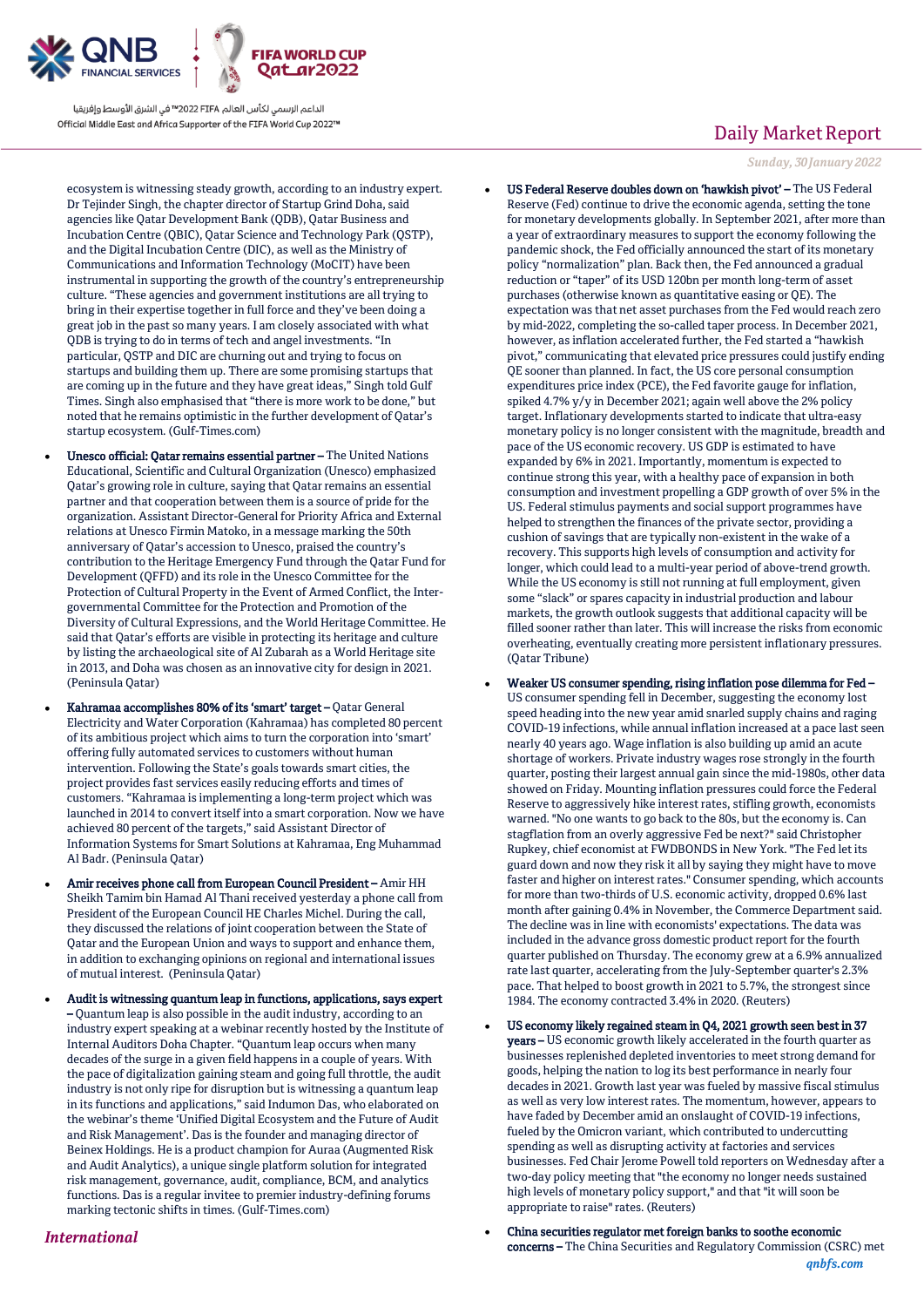

this week with executives at top western banks and asset managers to reassure them about the country's economic prospects after regulatory crackdowns in 2021, three people with direct knowledge of the matter said on Friday. CSRC Vice Chairman Fang Xinghai hosted the virtual meeting with more than a dozen foreign financial institutions on Tuesday, said the people, who declined to be identified as they were not authorized to speak to the media. Senior executives from firms including BlackRock (BLK.N), Credit Suisse (CSGN.S), Fidelity International, Goldman Sachs (GS.N), JPMorgan (JPM.N), Morgan Stanley (MS.N) and UBS (UBSG.S) attended the meeting, said two of the sources. Fang reassured the meeting participants that China will achieve "respectable growth" in 2022, one of the people said. Fang also said that China's leadership understood that the regulatory changes Beijing introduced in 2021 would affect economic growth but was determined to tolerate the pains, the person said. (Reuters)

### *Regional*

- UK, Gulf may sign post-Brexit trade deal this year, Bahrain says A trade deal between the UK and a six country bloc of Gulf oil producers including Saudi Arabia and the UAE could be concluded before the end of this year. Negotiations between with the Gulf Cooperation Council and the UK have begun and "we're hopeful we could get something done by the end of this year or the middle of next year," said Zayed Al Zayani, Minister of Industry, Commerce and Tourism for Bahrain. The GCC, as the bloc which also includes Bahrain, Kuwait, Oman and Qatar is known, is aiming for a comprehensive deal that could help boost trade with the UK, Al Zayani said in an interview with Bloomberg TV. (Bloomberg)
- Aramco CEO says energy transition "not going smoothly" Saudi Aramco Chief Executive Amin Nasser said on Thursday that investment in oil and gas was needed to run alongside new energy investments until the latter can realistically support rising consumption. "We all agree that to move towards a sustainable energy future a smooth energy transition is absolutely essential but we must also consider the complexities and challenges to get there," he told the B20 conference in Indonesia via video link. "We have to acknowledge that the current transition is not going smoothly," he said. Nasser has said Aramco aims to achieve net zero emissions from its operations by 2050 while also building hydrocarbon capacity and expanding its maximum sustained production capacity to 13 million barrels per day. Saudi Arabia, the world's top oil exporter, aims to reach 'net zero' emissions of greenhouse gases - mostly produced by burning fossil fuels - by 2060. On Thursday Nasser said investments in hydrocarbons had to go hand in hand with new energies as demand for conventional energy would likely prevail for, "quite some time". "As the global economy has started to recover there has been a resurgence of demand for oil and gas but since investment in oil and gas has fallen supplies have lagged which is why we see very tight markets in Europe and parts of Asia," he said, stressing that he was not advocating for a change in climate goals. "I am proposing that investment in both existing and new energy be continued until the latter is developed enough to realistically and significantly be able to meet rising global energy consumption." (Reuters)
- Malaysia signs MoU with Saudi Arabia's Savola group to enhance palm oil exports - Malaysia will sign a memorandum of understanding (MoU) with Saudi Arabia's Savola Group on three areas of cooperation to further enhance Malaysia's palm oil exports in the region, the Ministry of Plantation Industries and Commodities (MPIC) said. In a statement today, the ministry said among the cooperation are the construction of a tank storage terminal in Jeddah, using Saudi Arabia as a re-export hub for Malaysian palm oil and a joint campaign to promote the goodness of Malaysian palm oil. (Bloomberg)
- UAE, South Korea plan to jointly bid for nuclear energy projects overseas – The UAE and South Korea will form a joint bidding team to participate in nuclear energy projects overseas, the Korean foreign ministry said in a press statement. The agreement was reached at a meeting of the working group on construction of nuclear power plants and overseas nuclear projects which preceded the 4th high-level consultation on nuclear cooperation between the two countries in the virtual format. The high-level consultation on Wednesday was led by the UAE's Minister of

# Daily Market Report

*Sunday, 30January 2022*

Energy and Infrastructure Suhail Al Mazrouei and South Korea's Vice Minister of Foreign Affairs Choi Jongmoon. The Foreign Ministry said the second working group on nuclear R&D agreed to commence two joint research projects in the first quarter, focusing on Accident Tolerant Fuels (ATF) and Novel Coating for Cooling Components. The group also agreed to undertake an additional joint research project on concrete degradation modelling. The third working group on nuclear security, safety and regulation shared the need to strengthen cooperation between the nuclear safety regulatory organizations of the two countries, as both have the same types of reactors, the ministry statement said. The UAE's Barakah Nuclear Power Plant is powered by four South Korean-designed APR1400 reactors with a total capacity of 5,600 megawatts. (Zawya)

- First Abu Dhabi Bank's full-year net profit jumps 19% to \$3.4bn First Abu Dhabi Bank (FAB), the UAE's biggest lender, reported a "record performance" in 2021, driven by the UAE's economic recovery and positive momentum across its core businesses. The bank's full-year 2021 net profit reached 12.5bn dirhams (\$3.4bn), up 19% from 10.6bn dirhams a year ago. Annualized earnings per share for the group also rose by 20% to 1.12bn dirhams, while total assets exceeded 1 trillion dirhams, up nine% YoY. During the year, the bank's customer deposits reached 614bn dirhams, registering a 14% YoY growth. Loans, advances and Islamic financing also grew by 6% to 410bn dirhams. With the positive performance, the FAB's board of directors recommended dividends per share of 70 fils, which will be split into 49 fils in cash and 21 fils as scrip dividend. (Zawya)
- Abu Dhabi's non-oil trade reached \$51.8bn in 11 months The value of non-oil foreign trade passing through Abu Dhabi ports over 11 months in 2021 amounted to some AED190.20bn (\$51.8bn), an increase of 2.9 percent compared to the same period in 2020, according to the Statistics Centre-Abu Dhabi (SCAD). In a report titled "Non-Oil Foreign Merchandise Trade through the Ports of Abu Dhabi", the SCAD said that the emirate's non-oil trade was distributed between imports worth AED83.63bn and non-oil exports worth over AED71.17bn. This was an increase of 5.4 percent compared to the same period last year, in addition to re-exports valued at nearly AED35.39bn, an increase of 10 percent compared to 2020. The value of foreign trade through Abu Dhabi's ports in November 2021 amounted to over AED20.35bn compared to AED16.83bn during the time in 2020, the UAE news agency WAM reported citing the SCAD report. Saudi Arabia was Abu Dhabi's leading non-oil merchandise trade partner in November 2021 and the value of their trade exchange was AED4.87bn, followed by the US with AED1.46bn, China with AED1.15bn, and Oman with AED1.144bn, the report said. (Zawya)
- Bahrain's Al Salam Bank agrees to acquire Ithmaar's retail banking business – Bahrain's Al Salam Bank has agreed to acquire the consumer banking portfolio of investment firm Ithmaar Holding, according to a bourse filing on Friday. The "financial assets acquisition deal" includes the holding firm's retail banking business, Ithmaar Bank, its stake in Bank of Bahrain and Kuwait, and Solidarity Holding, one of the largest takaful groups globally, Ithmaar said in a filing to the Dubai Financial Market (DFM). Last October, the two Bahraini companies signed a memorandum of understanding and started discussions regarding the sale of Ithmaar Holding's assets. (Zawya)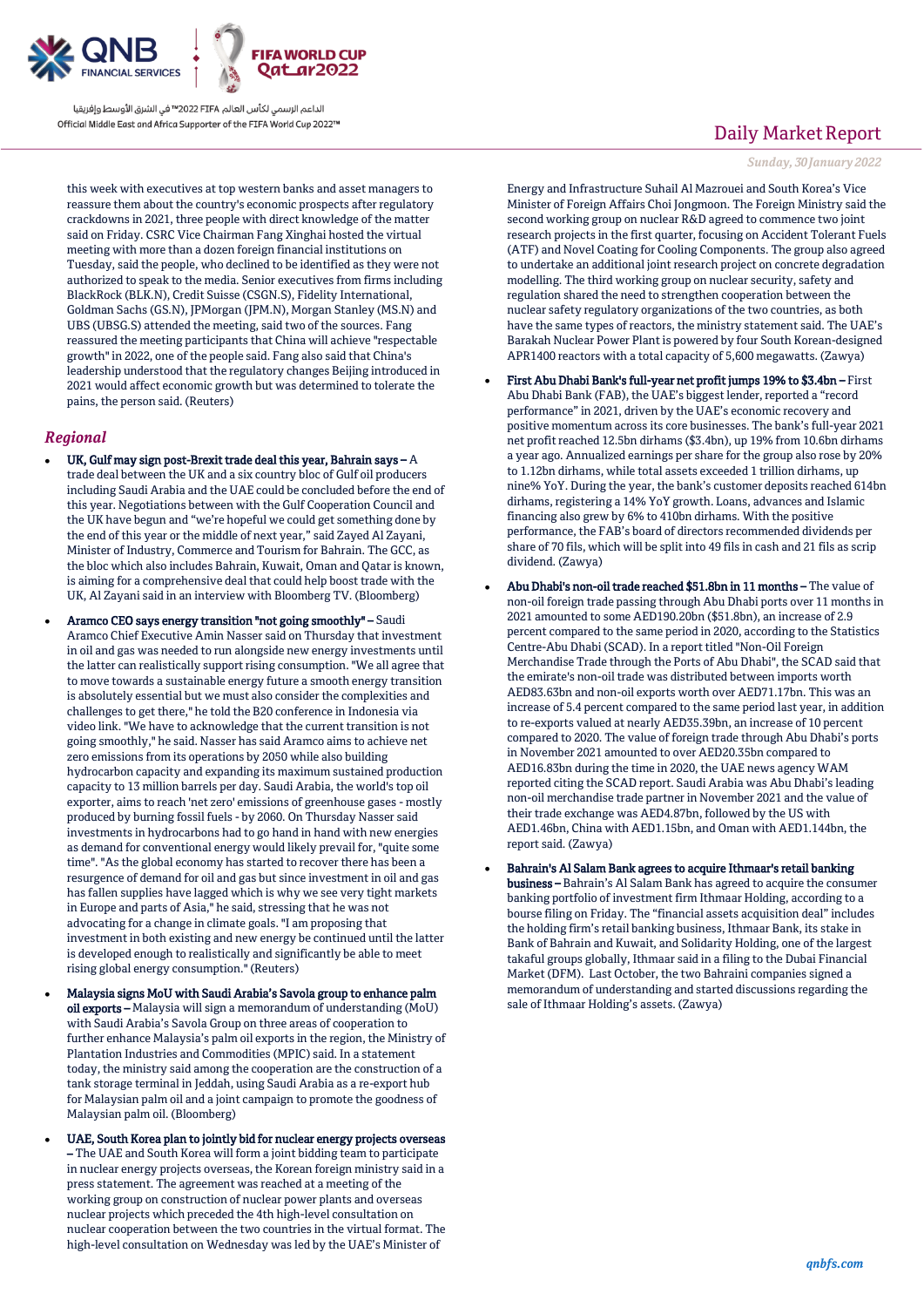

# Daily Market Report

*Sunday, 30January 2022*

## *Rebased Performance*





*Source: Bloomberg*

| <b>Asset/Currency Performance</b>    | Close ( \$) | 1D%   | WTD%  | YTD%  |  |  |
|--------------------------------------|-------------|-------|-------|-------|--|--|
| Gold/Ounce                           | 1,791.53    | (0.3) | (2.4) | (2.1) |  |  |
| Silver/Ounce                         | 22.47       | (1.3) | (7.5) | (3.6) |  |  |
| Crude Oil (Brent)/Barrel (FM Future) | 90.03       | 0.8   | 2.4   | 15.7  |  |  |
| Crude Oil (WTI)/Barrel (FM Future)   | 86.82       | 0.2   | 2.0   | 15.4  |  |  |
| Natural Gas (Henry Hub)/MMBtu        | 5.65        | 27.8  | 38.1  | 54.4  |  |  |
| LPG Propane (Arab Gulf)/Ton          | 127.25      | 4.7   | 8.5   | 13.4  |  |  |
| LPG Butane (Arab Gulf)/Ton           | 166.00      | 2.5   | 14.7  | 19.2  |  |  |
| Euro                                 | 1.12        | 0.1   | (1.7) | (1.9) |  |  |
| Yen                                  | 115.26      | (0.1) | 1.4   | 0.2   |  |  |
| GBP                                  | 1.34        | 0.1   | (1.1) | (1.0) |  |  |
| CHF                                  | 1.07        | 0.0   | (2.1) | (2.0) |  |  |
| AUD                                  | 0.70        | (0.6) | (2.7) | (3.8) |  |  |
| <b>USD Index</b>                     | 97.27       | 0.0   | 1.7   | 1.7   |  |  |
| <b>RUB</b>                           | 77.87       | (0.2) | 0.5   | 4.3   |  |  |
| <b>BRL</b>                           | 0.19        | 0.6   | 1.7   | 3.8   |  |  |
| Source: Bloomberg                    |             |       |       |       |  |  |

*Source: Bloomberg*

*Source: Bloomberg*

| <b>Global Indices Performance</b> | Close      | 1D%*  | WTD%* | YTD%*  |
|-----------------------------------|------------|-------|-------|--------|
| <b>MSCI World Index</b>           | 3,005.63   | 1.7   | (0.6) | (7.0)  |
| DJ Industrial                     | 34,725.47  | 1.7   | 1.3   | (4.4)  |
| <b>S&amp;P 500</b>                | 4,431.85   | 2.4   | 0.8   | (7.0)  |
| NASDAQ 100                        | 13,770.57  | 3.1   | 0.0   | (12.0) |
| STOXX 600                         | 465.55     | (0.9) | (3.6) | (6.5)  |
| <b>DAX</b>                        | 15,318.95  | (1.2) | (3.5) | (5.0)  |
| <b>FTSE 100</b>                   | 7,466.07   | (1.0) | (1.6) | 0.0    |
| <b>CAC 40</b>                     | 6,965.88   | (0.7) | (3.1) | (4.6)  |
| Nikkei                            | 26,717.34  | 2.2   | (4.3) | (7.3)  |
| <b>MSCI EM</b>                    | 1,191.14   | (0.1) | (4.3) | (3.3)  |
| <b>SHANGHAI SE Composite</b>      | 3,361.44   | (0.9) | (4.9) | (7.7)  |
| <b>HANG SENG</b>                  | 23,550.08  | (1.1) | (5.7) | 0.7    |
| <b>BSE SENSEX</b>                 | 57,200.23  | 0.2   | (4.0) | (2.5)  |
| Bovespa                           | 111,910.10 | (0.3) | 3.6   | 9.9    |
| <b>RTS</b>                        | 1,407.04   | 0.5   | 0.4   | (11.8) |

*Source: Bloomberg (\*\$ adjusted returns)*